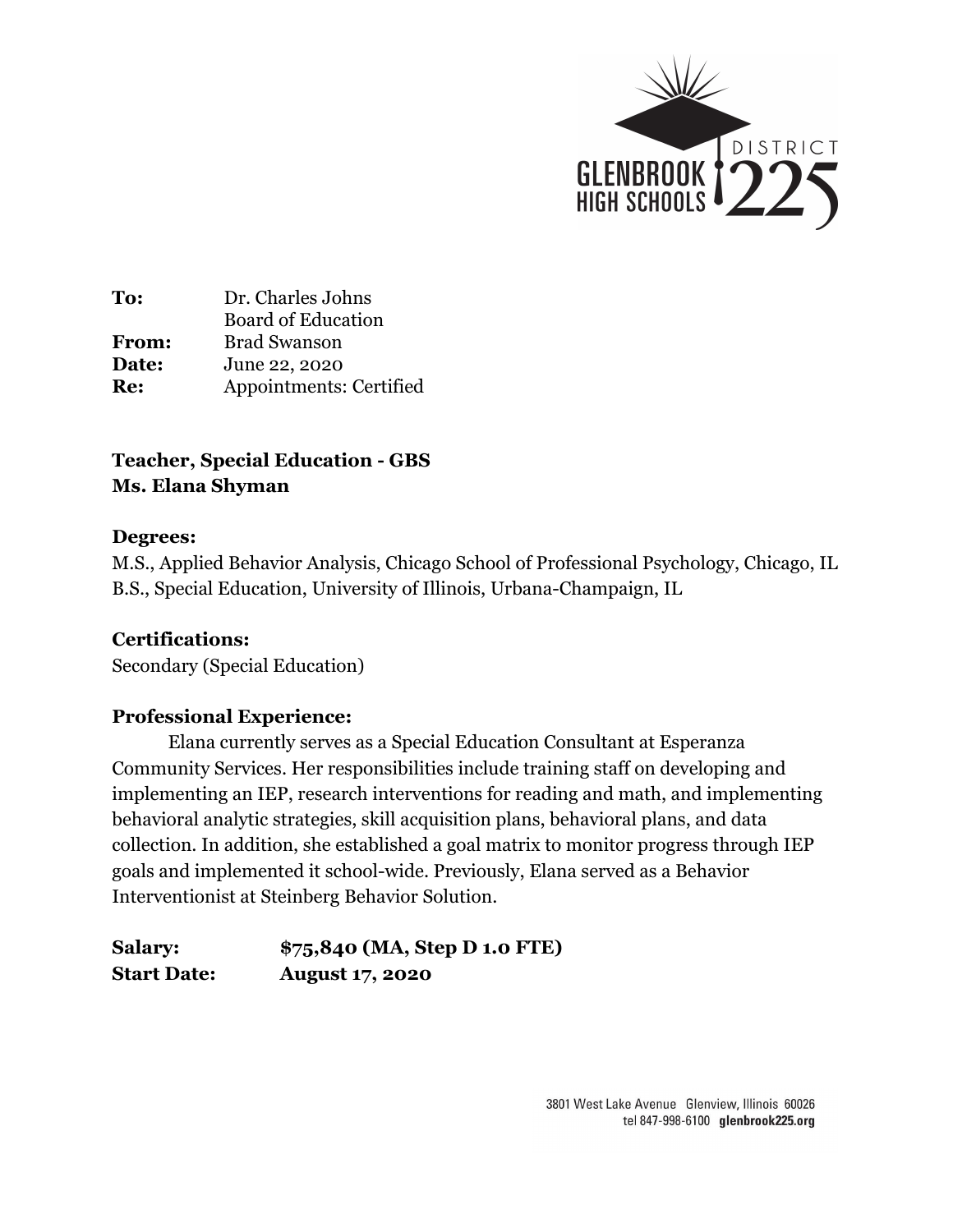

**Teacher, English - GBN Ms. Courtney Mills**

### **Degrees:**

B.A., English Literature / Secondary Education, Saint Mary's College, Notre Dame, IN

### **Certifications:**

Secondary (English)

## **Professional Experience:**

Most recently, Courtney served as an English Long Term Substitute at Glenbrook North High School. Some of her responsibilities included co-teaching sophomore English classes with social studies teachers and participating in the transition of all classes to e-learning modules. Previously, she served as an English Long Term Substitute at Warren Township High School and was an English teacher at Mother McAuley Liberal Arts High School.

**Salary: \$24,628 (BA, Step A 0.4 FTE) Start Date: August 17, 2020**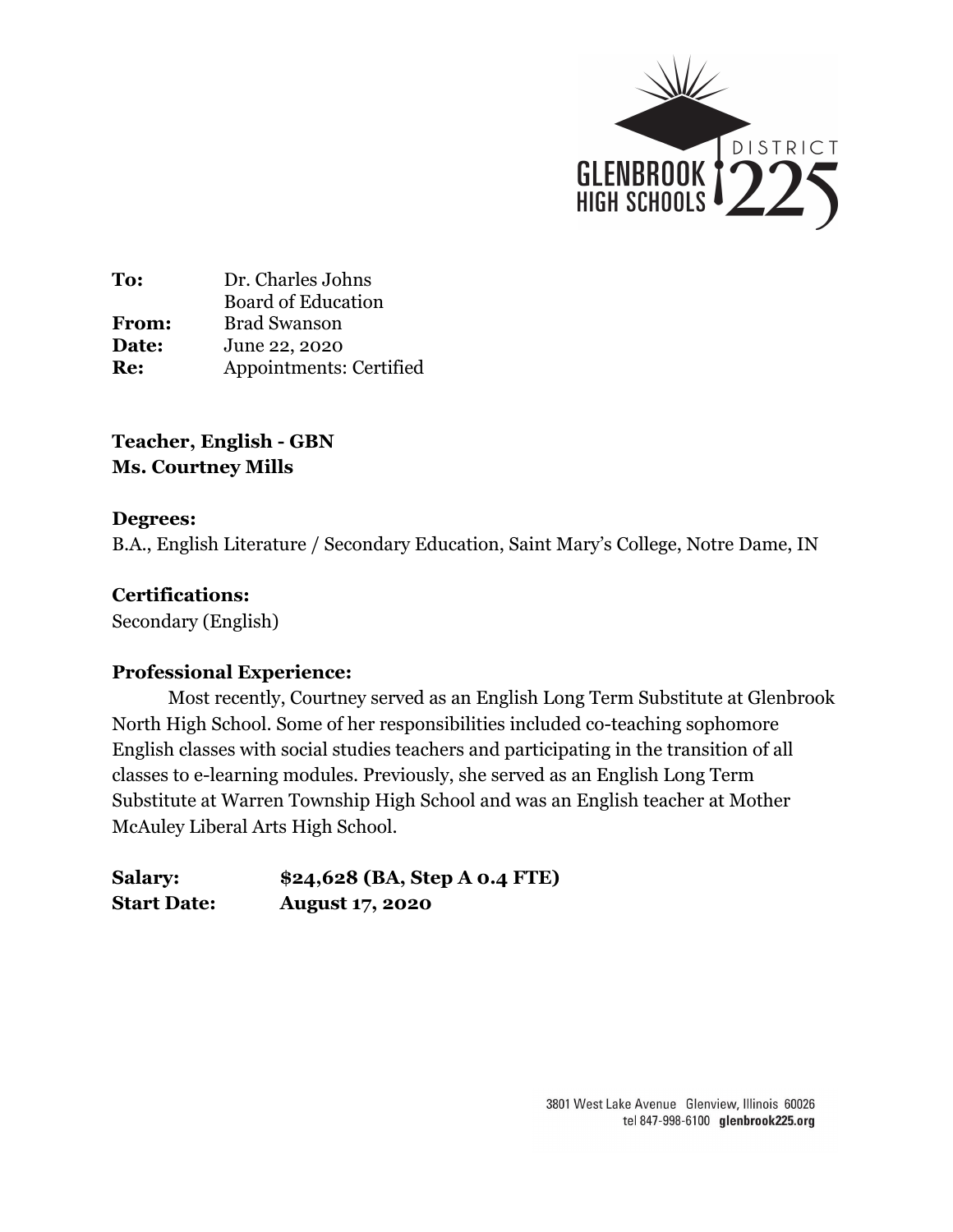

# **Teacher, English - GBS Ms. Ramina Odicho**

## **Degrees:**

M.A., Specialized Endorsements ELS & Reading, National-Louis University, Chicago, IL B.A., English Teaching, University of Illinois, Chicago, IL

## **Certifications:**

Secondary (English)

## **Professional Experience:**

Most recently, Ramina served as an ELL English teacher at North Chicago Community High School. Some of her responsibilities included creating and adapting the ELL curriculum for all grade levels, collaborating with ELL District employees to edit the ELL Handbook, and participating in screening and placing students according to literacy levels. In addition, she taught ELL students in grades 9-12. Previously, she was an English teacher at Ombudsman Chicago High School. Ramina had also served as an English Long Term Substitute at Glenbrook North High School.

| <b>Salary:</b>     | \$29,158 (MA, Step B 0.4 FTE) |
|--------------------|-------------------------------|
| <b>Start Date:</b> | <b>August 17, 2020</b>        |